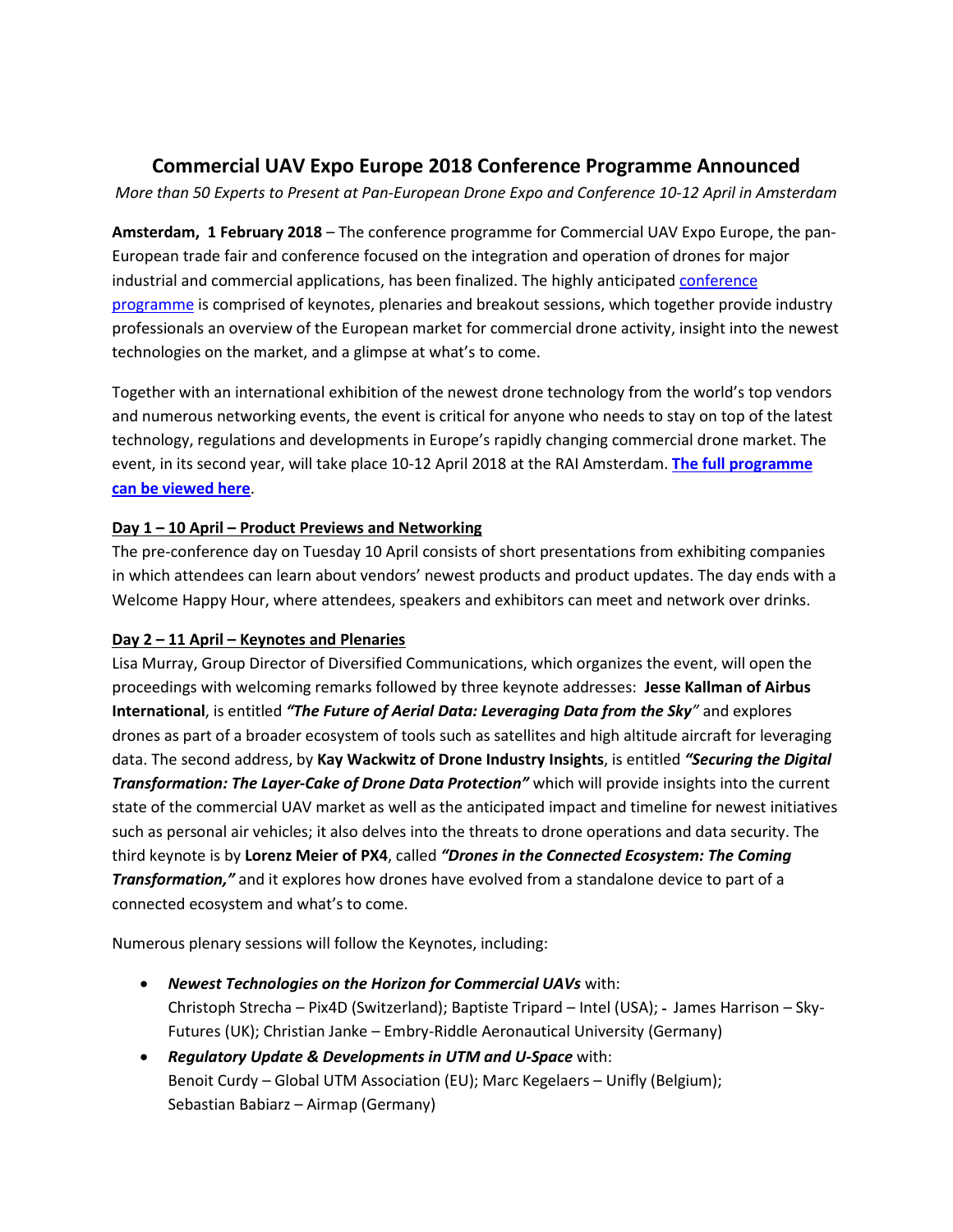- *Safety and Risk Management for Commercial UAVs* with: Ulrich Hoffmann – SafeDrone by Lufthansa Technik (Germany); Steve Flynn – SkyTango (Ireland); General Eden Attias – ParaZero (Israel); Oliver Heinrich – BHO Legal (Germany)
- *Pan-European Funding Opportunities for Commercial UAV Technologies (SESAR and Horizon 2020)* with:

Marco Balsi – DIET, La Sapienza University (Italy)

Next, drone developers and visionaries will share their latest innovations in the Drone Hero contest organized by EUKA.

The day will end with an offsite networking event at the Boathouse, a canal-side venue where attendees can mingle while enjoying drinks and light fare.

# **Day 3 – 12 April – Keynotes, Plenaries and Breakouts**

On the final day, sessions will be organized around vertical market segments including:

- Electric Utilites Maintenance & Inspection
- Smart Cities Telco-IOT & Urban Air Mobility
- Civil Engineering & Infrastructure
- Surveying & Mapping
- Construction and Aggregates
- Precision Agriculture
- Oil & Gas Maintenance, Surveying and Inspection
- Security, Law Enforcement, Emergency Response & SAR

The full program is posted, including abstracts and speaker bios, and can be viewed [here.](https://www.expouav.com/europe/conference-program/)

Registration is open and available here[: https://www.xpressreg.net/register/uave0418/landing.asp.](https://www.xpressreg.net/register/uave0418/landing.asp) Early bird rates expire 16 Feb; registrants can save €200 on a conference pass with early bird pricing.

### **About Commercial UAV Expo Europe**

Commercial UAV Expo Europe, presented by Commercial UAV News, is a conference and exhibition exclusively focused on the commercial drone market covering industries including Surveying & Mapping; Civil Infrastructure; Aggregates & Mining; Construction; Process, Power & Utilities; Precision Agriculture; Law Enforcement, Emergency Response and Search & Rescue (SAR). The European event will take place 10-12 April 2018 at the RAI Amsterdam in The Netherlands. The North American event is taking place October 1-3, 2018 at the Westgate Resort & Casino in Las Vegas. For more information, visit [www.expouav.com/europe](http://www.expouav.com/europe) and [www.expouav.com.](http://www.expouav.com/)

### **About Commercial UAV News**

Commercial UAV News is a leading source of news, insight and analysis for the commercial drone